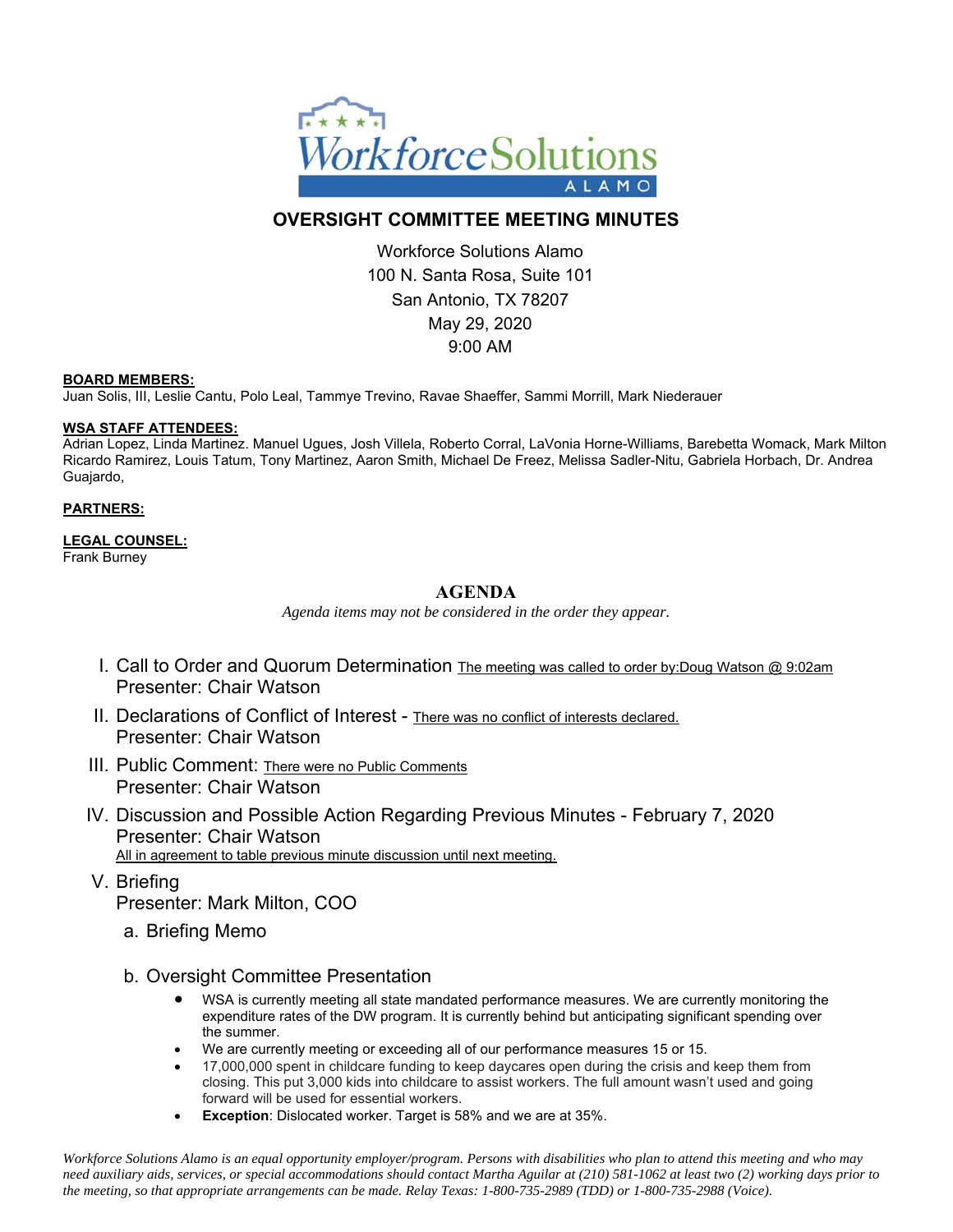- Increase daily orientations, call center, e-mail response outreach and short-term training options. Potential increase of ITA limits above \$7500.
- ITA recognized as sliding scale

### c. Performance Reports

### Project Goals:

- Received 1.3m from state to assist with crisis; humanitarian aid and support.
- Partner with SA Foodbank, SAHA, Hospitality and rural sites.
- Serve 122 individuals in 1 year with employment assistance
- \$250,000 to serve
- Work with VIA and other partner sites
- \$400,000 to provide support services such as equipment and supplies to assist in cleanup and reopening of center via COVID fund.

### **DISCONNECTED/EXTENDED GRANTS THROUGH TWC:**

- Summer Earn and Learn disconnected in 2020. Funding will be redistributed to other programs.
- Teacher externships disconnected. Funding will be redistributed to other programs.
- Youth Job Skills Grant extended through May 2021.
- All 3 programs cancelled is ½ mil \$ to be redistributed.
- Under-extended for Re-employment grant

## VI. Chair Report

### Presenter: Chair Watson

 Child Care Program Reports: Recaps that he believed funds would originally be used to assist essential workers find childcare, not just keep childcare centers open.

# VII. CEO Report

## Presenter: Adrian Lopez

## a. Unemployment Insurance Claims

- 187,206 Unemployment claims filed from 2/28/2020 through 5/15/2020.
- Average claimants in the last two-week period show that claims continue to decline: 4/13 to 4/20: 32,453
- 4/27 to 5/04: 17,595
- Large increase in claims in Guadalupe county. Manufacturing jobs being affected.
- June 15: target date to re-open centers by appointment
- Hundreds of thousands of dollars spent in communications and equipment due to crisis
- \$250k in skills development training
- \$487k for Rapid Response
- Outreach to unemployment claimants via different outlets and partners.
- \$600 ends July 31.
- Not enough funding to support all 187k unemployed residents. Advise for unemployed to come to us for services sooner rather than later.
- Unique job posting trends by Andrea: A claimant might be an accountant but due to layoff may need to work in warehouse. Tracking trends. Jobs available versus jobs claimed.
- Educate UI claimants on what jobs are currently available via job tracking sites in order to re-train alongside career counselors and assessment tools
- City Council to invest 70,000,000 into workforce
- Goal: Reaching 100% of unemployed clients on multiple channels.
- Add additional contracting staff

### b. Bexar County Workforce Proposal

- 35k will be released into TWC.
- WSA and Bexar county will provide unified intake assessment and referral processes for partners.
- Rural areas of Bexar county or any of the suburban cities will be eligible for this particular program.

# VIII. Briefing

# Presenter: Tony Martinez, Child Care Manager

## a. Essential Worker Childcare

Child Care: Enrollment was 2,600 but was pushed over to 2,800. The full \$17,000,000 was spent.

*Workforce Solutions Alamo is an equal opportunity employer/program. Persons with disabilities who plan to attend this meeting and who may need auxiliary aids, services, or special accommodations should contact Martha Aguilar at (210) 581-1062 at least two (2) working days prior to the meeting, so that appropriate arrangements can be made. Relay Texas: 1-800-735-2989 (TDD) or 1-800-735-2988 (Voice).*